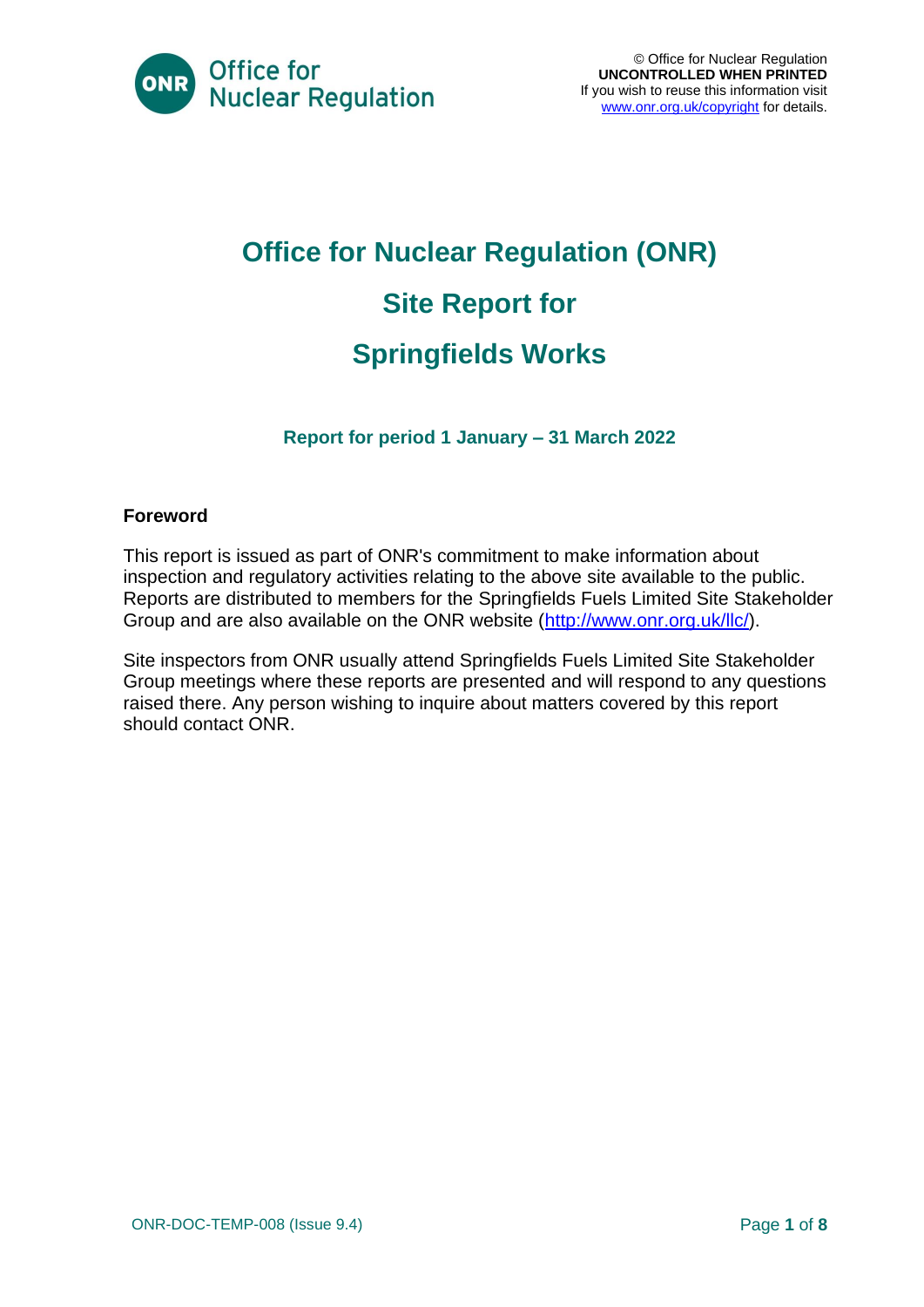

#### **Table of Contents**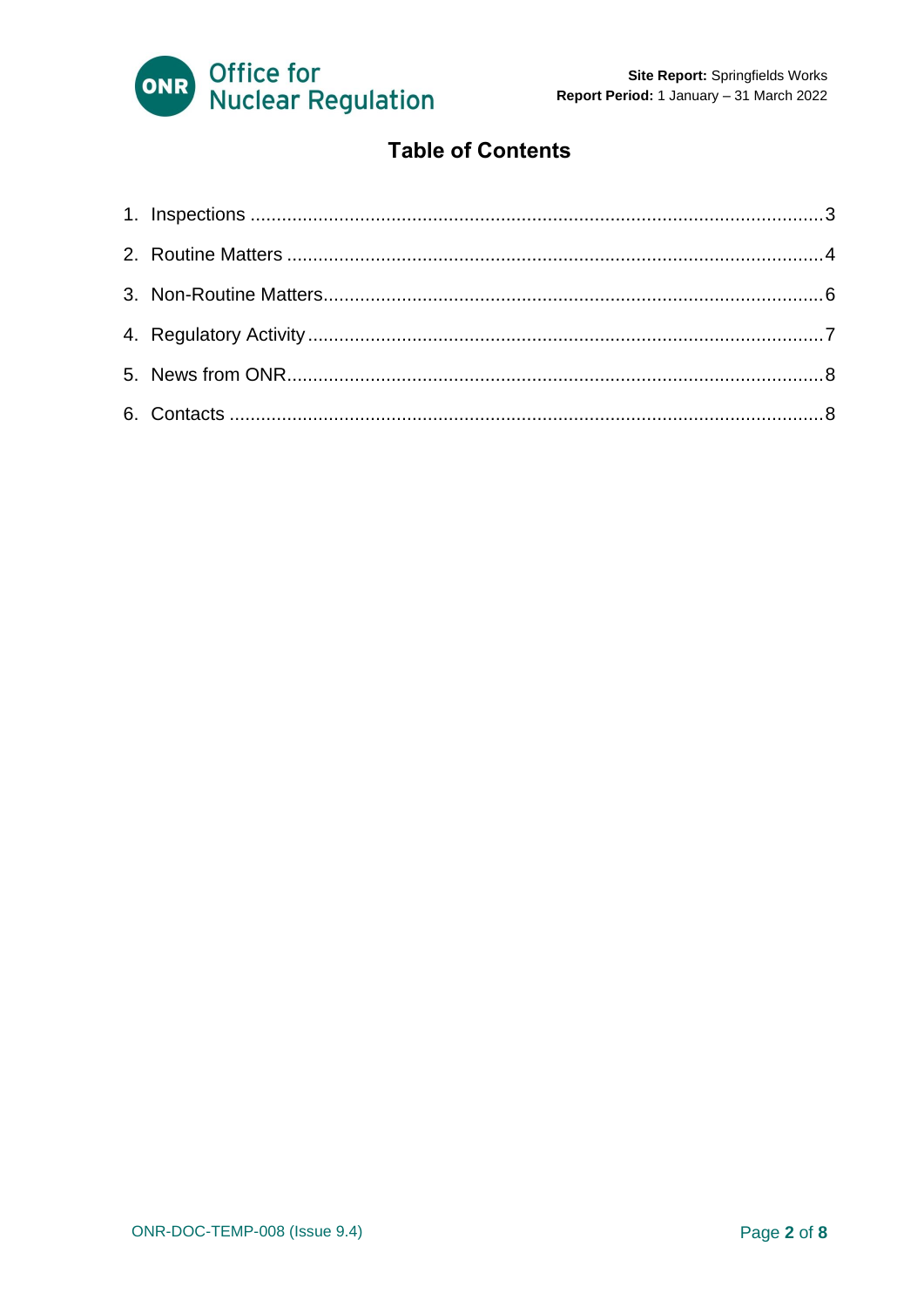

### <span id="page-2-0"></span>1. Inspections

### 1.1. Dates of Inspection

ONR Inspectors made inspections on the following dates during the report period 1 January to 31 March 2022:

- 10, 17 & 23 February 2022
- 23 March 2022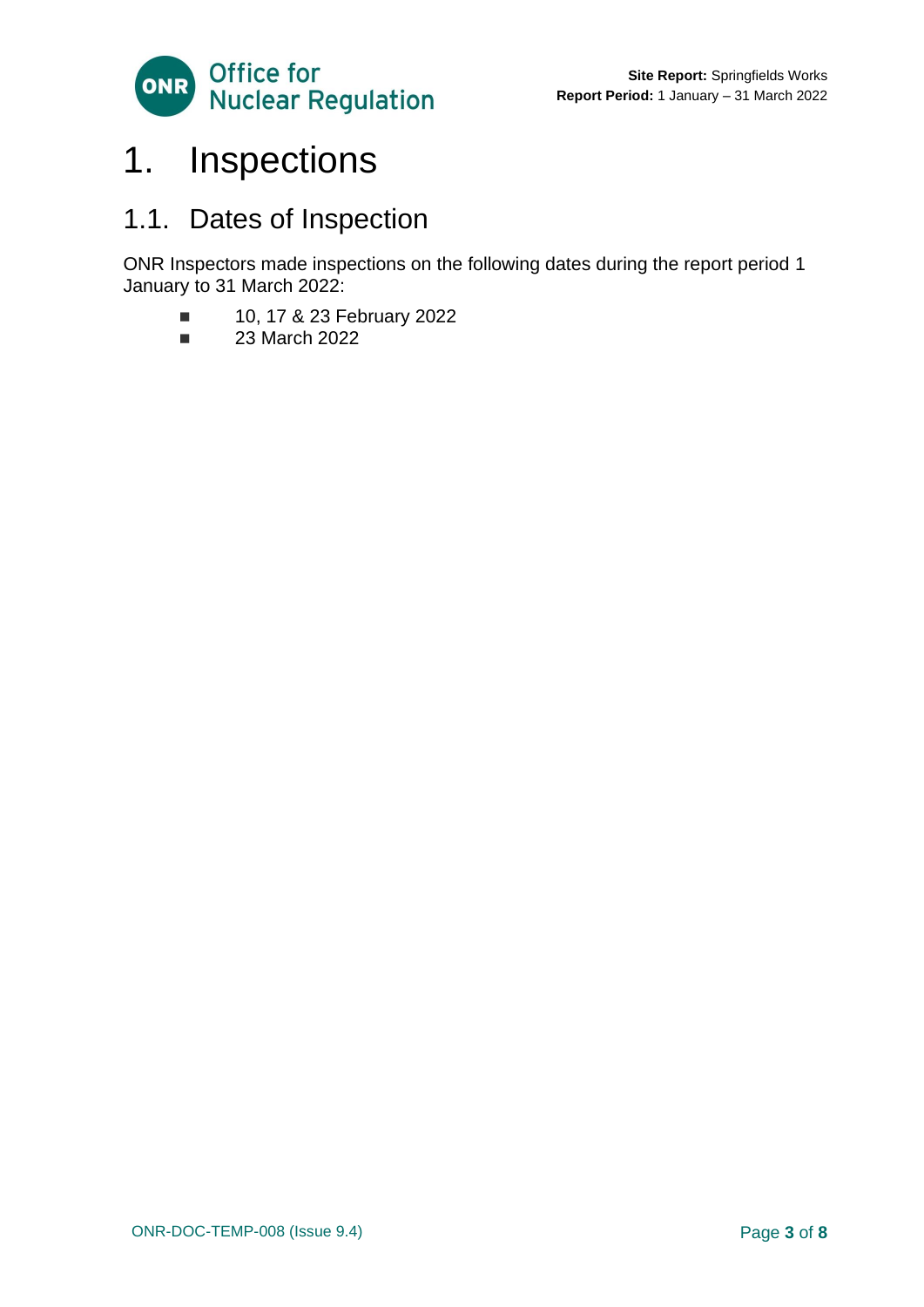

### <span id="page-3-0"></span>2. Routine Matters

#### 2.1. Inspections

Inspections are undertaken as part of the process for monitoring compliance with:

- the conditions attached by ONR to the nuclear site licence granted under the Nuclear Installations Act 1965 (NIA65) (as amended);
- the Energy Act 2013
- the Health and Safety at Work Act 1974 (HSWA74); and
- regulations made under HSWA74, for example the Ionising Radiations Regulations 2017 (IRR17) and the Management of Health and Safety at Work Regulations 1999 (MHSWR99).

The inspections entail monitoring the licensee's actions on the site in relation to incidents, operations, maintenance, projects, modifications, safety case changes and any other matters that may affect safety. The licensee is required to make and implement adequate arrangements under the conditions attached to the licence in order to ensure legal compliance. Inspections seek to judge both the adequacy of these arrangements and their implementation.

In this period, routine inspections of Springfields Works covered the following:

- radioactive waste management;
- decommissioning;
- organisational changes;
- conventional (non-nuclear) health and safety;
- safeguards;
- security

Members of the public, who would like further information on ONR's inspection activities during the reporting period, can view site Intervention Reports at [www.onr.org.uk/intervention-records](http://www.onr.org.uk./intervention-records) on our website [www.onr.org.uk](http://www.onr.org.uk/) .Should you have any queries regarding our inspection activities, please email [contact@onr.gov.uk.](mailto:contact@onr.gov.uk)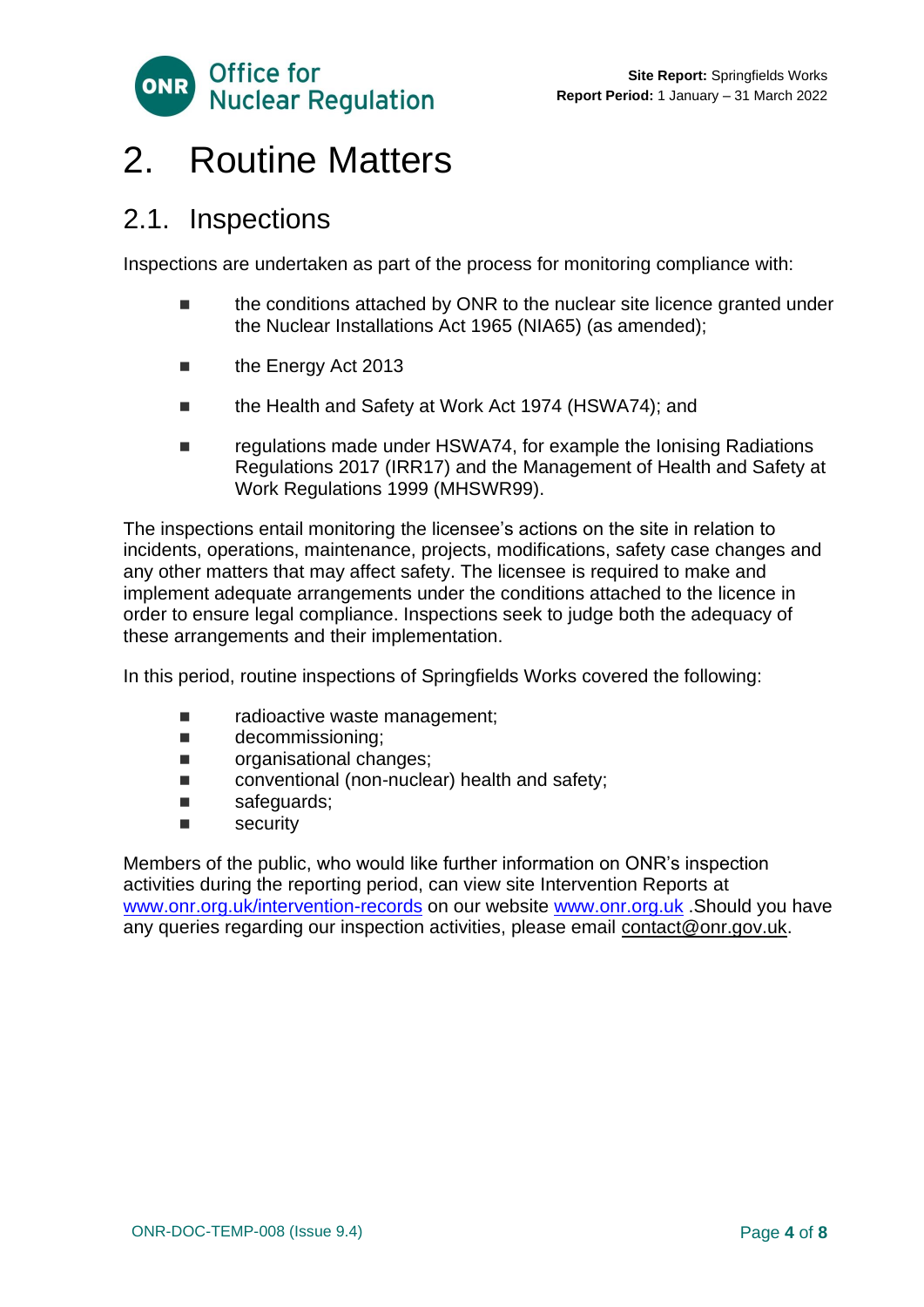

### 2.2. Other Work

Despite increasing Covid-19 cases regulation of on-site operations continues. Covid-19 management arrangements continue to be in place at the Springfields Works to ensure continued operational safety and emergency response capability.

The site inspector held a periodic meeting with safety representatives, to support their function of representing employees and receiving information on matters affecting their health, safety and welfare at work.

ONR continue to work with Springfields Fuels Limited and their Parent Body Organisation, Westinghouse Electric Company LLC in exploring the regulation of future potential business opportunities at the Springfields Works site.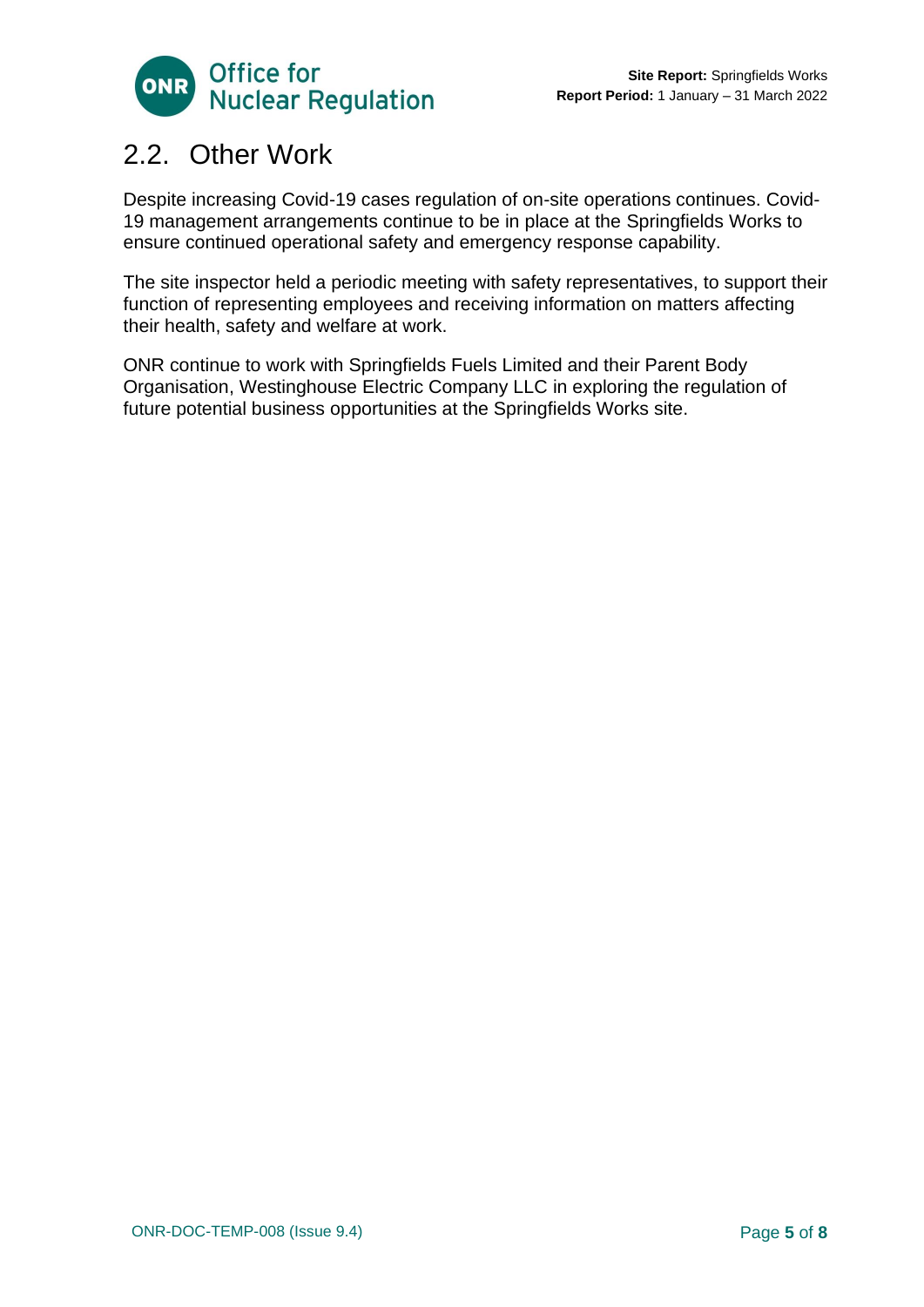

### <span id="page-5-0"></span>3. Non-Routine Matters

Licensees are required to have arrangements to respond to non-routine matters and events. ONR inspectors judge the adequacy of the licensee's response, including actions taken to implement any necessary improvements.

Matters and events of particular note during the period were:

A RIDDOR reportable injury was reported to ONR in March 2022 relating to an incident involving an individual attempting to free a drum that had become wedged during an operation. As the drum was freed it came down and hit the injured person's right hand causing cuts to the middle and forefinger of the right hand. The injured person was transferred to hospital where sutures were applied to both fingers on the palm side. Subsequently they were unable to perform their work duties for over 7 days.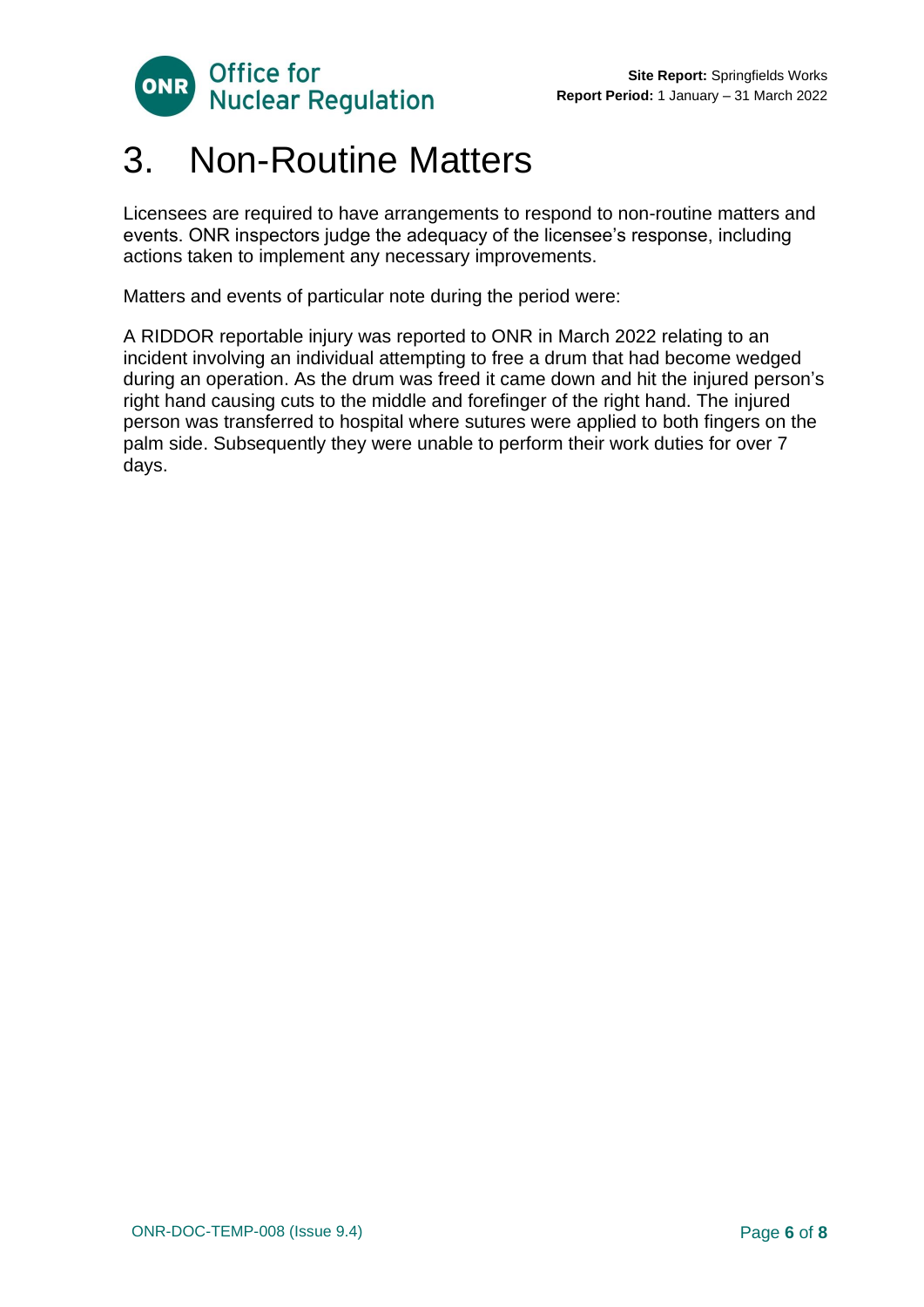

## <span id="page-6-0"></span>4. Regulatory Activity

ONR may issue formal documents to ensure compliance with regulatory requirements. Under nuclear site licence conditions, ONR issues regulatory documents, which either permit an activity or require some form of action to be taken; these are usually collectively termed 'Licence Instruments' (LIs) but can take other forms. In addition, inspectors may take a range of enforcement actions, to include issuing an Enforcement Notice.

■ No LIs, Enforcement Notices or Enforcement letters were issued during this period.